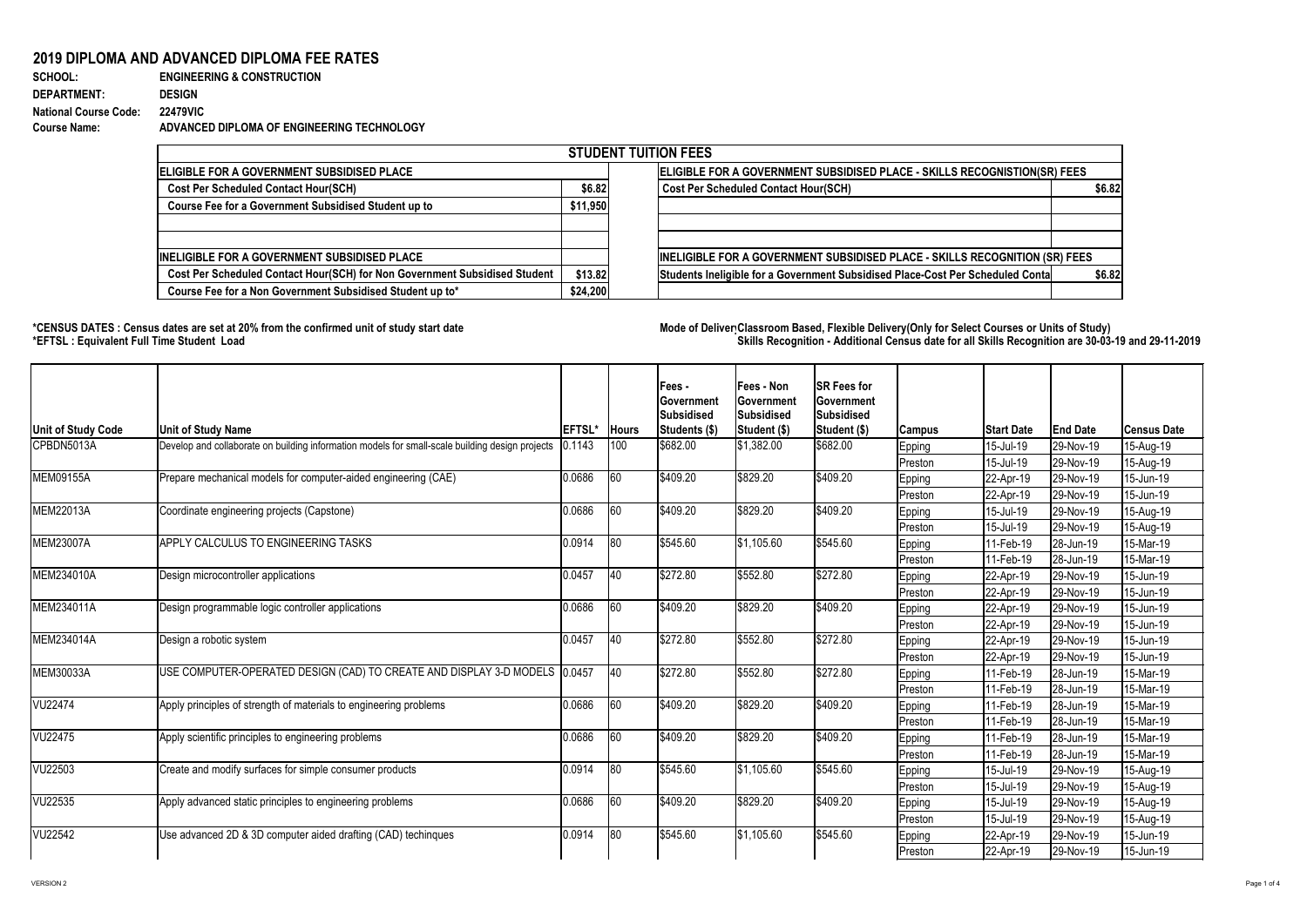

| <b>Unit of Study Code</b> | Unit of Study Name                                                                               | <b>EFTSL*</b> | <b>Hours</b>    | Fees -<br><b>Sovernment</b><br>Subsidised<br>Students (\$) | Fees - Non<br><b>IGovernment</b><br><b>Subsidised</b><br>Student (\$) | <b>SR Fees for</b><br><b>Government</b><br>Subsidised<br><b>Student (\$)</b> | Campus        | <b>Start Date</b> | <b>End Date</b> | <b>Census Date</b> |
|---------------------------|--------------------------------------------------------------------------------------------------|---------------|-----------------|------------------------------------------------------------|-----------------------------------------------------------------------|------------------------------------------------------------------------------|---------------|-------------------|-----------------|--------------------|
| <b>VU22545</b>            | Apply environmental solutions to engineering projects                                            | 0.0457        | 40              | \$272.80                                                   | \$552.80                                                              | \$272.80                                                                     | <b>Epping</b> | 15-Jul-19         | 29-Nov-19       | 15-Aug-19          |
|                           |                                                                                                  |               |                 |                                                            |                                                                       |                                                                              | Preston       | 15-Jul-19         | 29-Nov-19       | 15-Aug-19          |
| VU22546                   | Apply principles of mechanics to engineering structures                                          | 0.0457        | 40              | \$272.80                                                   | \$552.80                                                              | \$272.80                                                                     | Epping        | 15-Jul-19         | 29-Nov-19       | 15-Aug-19          |
|                           |                                                                                                  |               |                 |                                                            |                                                                       |                                                                              | Preston       | 15-Jul-19         | 29-Nov-19       | 15-Aug-19          |
| VU22550                   | Produce an engineering design for a reinforced concrete structure                                | 0.0457        | 40              | \$272.80                                                   | \$552.80                                                              | \$272.80                                                                     | Epping        | 15-Jul-19         | 29-Nov-19       | 15-Aug-19          |
|                           |                                                                                                  |               |                 |                                                            |                                                                       |                                                                              | Preston       | 15-Jul-19         | 29-Nov-19       | 15-Aug-19          |
| <b>VU22551</b>            | Produce an engineering design for a steel structure                                              | 0.0686        | 60              | \$409.20                                                   | \$829.20                                                              | \$409.20                                                                     | Epping        | 15-Jul-19         | 29-Nov-19       | 15-Aug-19          |
|                           |                                                                                                  |               |                 |                                                            |                                                                       |                                                                              | Preston       | $15$ -Jul-19      | 29-Nov-19       | 15-Aug-19          |
| VU22540                   | Generate design solutions                                                                        | 0.0686        | 60 <sub>1</sub> | \$409.20                                                   | \$829.20                                                              | \$409.20                                                                     | Epping        | $15$ -Jul-19      | 29-Nov-19       | 15-Aug-19          |
|                           |                                                                                                  |               |                 |                                                            |                                                                       |                                                                              | Preston       | $15$ -Jul-19      | 29-Nov-19       | 15-Aug-19          |
| VU22552                   | Produce advanced drawings for reinforced concrete structure                                      | 0.0457        | 40              | \$272.80                                                   | \$552.80                                                              | \$272.80                                                                     | Epping        | 11-Feb-19         | 28-Jun-19       | 15-Mar-19          |
|                           |                                                                                                  |               |                 |                                                            |                                                                       |                                                                              | Preston       | 11-Feb-19         | 28-Jun-19       | 15-Mar-19          |
| VU22553                   | Produce advanced engineering drawings for a reinforced concrete structure                        | 0.0457        | 40              | \$272.80                                                   | \$552.80                                                              | \$272.80                                                                     | <b>Epping</b> | 11-Feb-19         | 28-Jun-19       | 15-Mar-19          |
|                           |                                                                                                  |               |                 |                                                            |                                                                       |                                                                              | Preston       | $11-Feb-19$       | 28-Jun-19       | 15-Mar-19          |
| VU22559                   | Design timber structures                                                                         | 0.0686        |                 | \$409.20                                                   | \$829.20                                                              | \$409.20                                                                     | <b>Epping</b> | 15-Jul-19         | 29-Nov-19       | 15-Aug-19          |
|                           |                                                                                                  |               |                 |                                                            |                                                                       |                                                                              | Preston       | 15-Jul-19         | 29-Nov-19       | 15-Aug-19          |
| <b>VU22562</b>            | Apply principles of soil mechanics to civil engineering                                          | 0.0686        | 60              | \$409.20                                                   | \$829.20                                                              | \$409.20                                                                     | <b>Epping</b> | 11-Feb-19         | 28-Jun-19       | 15-Mar-19          |
|                           |                                                                                                  |               |                 |                                                            |                                                                       |                                                                              | Preston       | 11-Feb-19         | 28-Jun-19       | 15-Mar-19          |
| VU22563                   | Set up mechatronics engineering systems                                                          | 0.0686        | 60              | \$409.20                                                   | \$829.20                                                              | \$409.20                                                                     | <b>Epping</b> | 22-Apr-19         | 29-Nov-19       | 15-Jun-19          |
|                           |                                                                                                  |               |                 |                                                            |                                                                       |                                                                              | Preston       | 22-Apr-19         | 29-Nov-19       | 15-Jun-19          |
| <b>VU22564</b>            | Plan and manage a robotics system                                                                | 0.0686        | 60              | \$409.20                                                   | \$829.20                                                              | \$409.20                                                                     | <b>Epping</b> | 22-Apr-19         | 29-Nov-19       | 15-Jun-19          |
|                           |                                                                                                  |               |                 |                                                            |                                                                       |                                                                              | Preston       | 22-Apr-19         | 29-Nov-19       | $15$ -Jun-19       |
| <b>VU22451</b>            | nvestigate advanced technology applications in the manufacturing industry and related industries | 0.0686        | 60 <sub>1</sub> | \$409.20                                                   | \$829.20                                                              | \$409.20                                                                     | Preston       | 15-Jul-19         | 29-Nov-19       | 15-Aug-19          |
|                           |                                                                                                  |               |                 |                                                            |                                                                       |                                                                              | Epping        | 15-Jul-19         | 29-Nov-19       | 15-Aug-19          |
| VU22452                   | Use commication network concepts and practices in manufacturing and engineering applications     | 0.0457        | 40              | \$272.80                                                   | \$552.80                                                              | \$272.80                                                                     | Preston       | 15-Jul-19         | 29-Nov-19       | 15-Aug-19          |
|                           |                                                                                                  |               |                 |                                                            |                                                                       |                                                                              | Epping        | $15$ -Jul-19      | 29-Nov-19       | 15-Aug-19          |
| CPCWHS1001                | Prep to work safely in const indust                                                              | 0.0069        |                 | \$40.92                                                    | \$82.92                                                               | \$40.92                                                                      | Preston       | 15-Jul-19         | 29-Nov-19       | 15-Aug-19          |
|                           |                                                                                                  |               |                 |                                                            |                                                                       |                                                                              | Epping        | $15$ -Jul-19      | 29-Nov-19       | 15-Aug-19          |
| CPPBDN4004                | Set up BIM-capable software & files                                                              | 0.0457        | 40              | \$272.80                                                   | \$552.80                                                              | \$272.80                                                                     | Preston       | 15-Jul-19         | 29-Nov-19       | 15-Aug-19          |
|                           |                                                                                                  |               |                 |                                                            |                                                                       |                                                                              | Epping        | $15$ -Jul-19      | 29-Nov-19       | 15-Aug-19          |
| <b>MEM13014A</b>          | APPLY PRINCIPLES OF O.H.& S AT WORK                                                              | 0.0114        | 10              | \$68.20                                                    | \$138.20                                                              | \$68.20                                                                      | Preston       | $ 22 - Apr-19 $   | 28-Jun-19       | 15-May-19          |
|                           |                                                                                                  |               |                 |                                                            |                                                                       |                                                                              | <b>Epping</b> | 22-Apr-19         | 28-Jun-19       | 15-May-19          |
| <b>MEM16006A</b>          | <b>ORGANISE &amp; COMM INFORMATION</b>                                                           | $ 0.0229 $ 20 |                 | \$136.40                                                   | \$276.40                                                              | \$136.40                                                                     | Preston       | 11-Feb-19         | 28-Jun-19       | 15-Mar-19          |
|                           |                                                                                                  |               |                 |                                                            |                                                                       |                                                                              | <b>Epping</b> | 11-Feb-19         | 28-Jun-19       | 15-Mar-19          |
|                           |                                                                                                  |               |                 |                                                            |                                                                       |                                                                              | Preston       | 15-Jul-19         | 29-Nov-19       | 15-Aug-19          |
| MEM16008A                 | INTERACT WITH COMPUTING TECHNOLOGY                                                               | 0.0229        |                 | \$136.40                                                   | \$276.40                                                              | \$136.40                                                                     | Preston       | 11-Feb-19         | 28-Jun-19       | 15-Mar-19          |
|                           |                                                                                                  |               |                 |                                                            |                                                                       |                                                                              | <b>Epping</b> | 11-Feb-19         | 28-Jun-19       | 15-Mar-19          |
|                           |                                                                                                  |               |                 |                                                            |                                                                       |                                                                              | Preston       | 15-Jul-19         | 29-Nov-19       | 15-Aug-19          |
| <b>MEM22001A</b>          | Perform engineering activities                                                                   | 0.0686        | 60              | \$409.20                                                   | \$829.20                                                              | \$409.20                                                                     | Preston       | 11-Feb-19         | 28-Jun-19       | 15-Mar-19          |
|                           |                                                                                                  |               |                 |                                                            |                                                                       |                                                                              | <b>Epping</b> | 11-Feb-19         | 28-Jun-19       | 15-Mar-19          |
|                           |                                                                                                  |               |                 |                                                            |                                                                       |                                                                              | Preston       | $15$ -Jul-19      | 29-Nov-19       | 15-Aug-19          |
| MEM22002A                 | MGE SELF IN ENGINEER ENVIRON                                                                     | 0.0457        | 40              | \$272.80                                                   | \$552.80                                                              | \$272.80                                                                     | Preston       | $11-Feb-19$       | 28-Jun-19       | 15-Mar-19          |
|                           |                                                                                                  |               |                 |                                                            |                                                                       |                                                                              | <b>Epping</b> | $11-Feb-19$       | 28-Jun-19       | 15-Mar-19          |
|                           |                                                                                                  |               |                 |                                                            |                                                                       |                                                                              | Preston       | 15-Jul-19         | 29-Nov-19       | 15-Aug-19          |
| MEM23003A                 | <b>OPERATE &amp; PROGRAM COMPUTERS</b>                                                           | 0.0914        | 80              | \$545.60                                                   | \$1,105.60                                                            | \$545.60                                                                     | Preston       | 15-Jul-19         | 29-Nov-19       | 15-Aug-19          |
|                           |                                                                                                  |               |                 |                                                            |                                                                       |                                                                              | Epping        | 15-Jul-19         | 29-Nov-19       | 15-Aug-19          |
|                           |                                                                                                  |               |                 |                                                            |                                                                       |                                                                              |               |                   |                 |                    |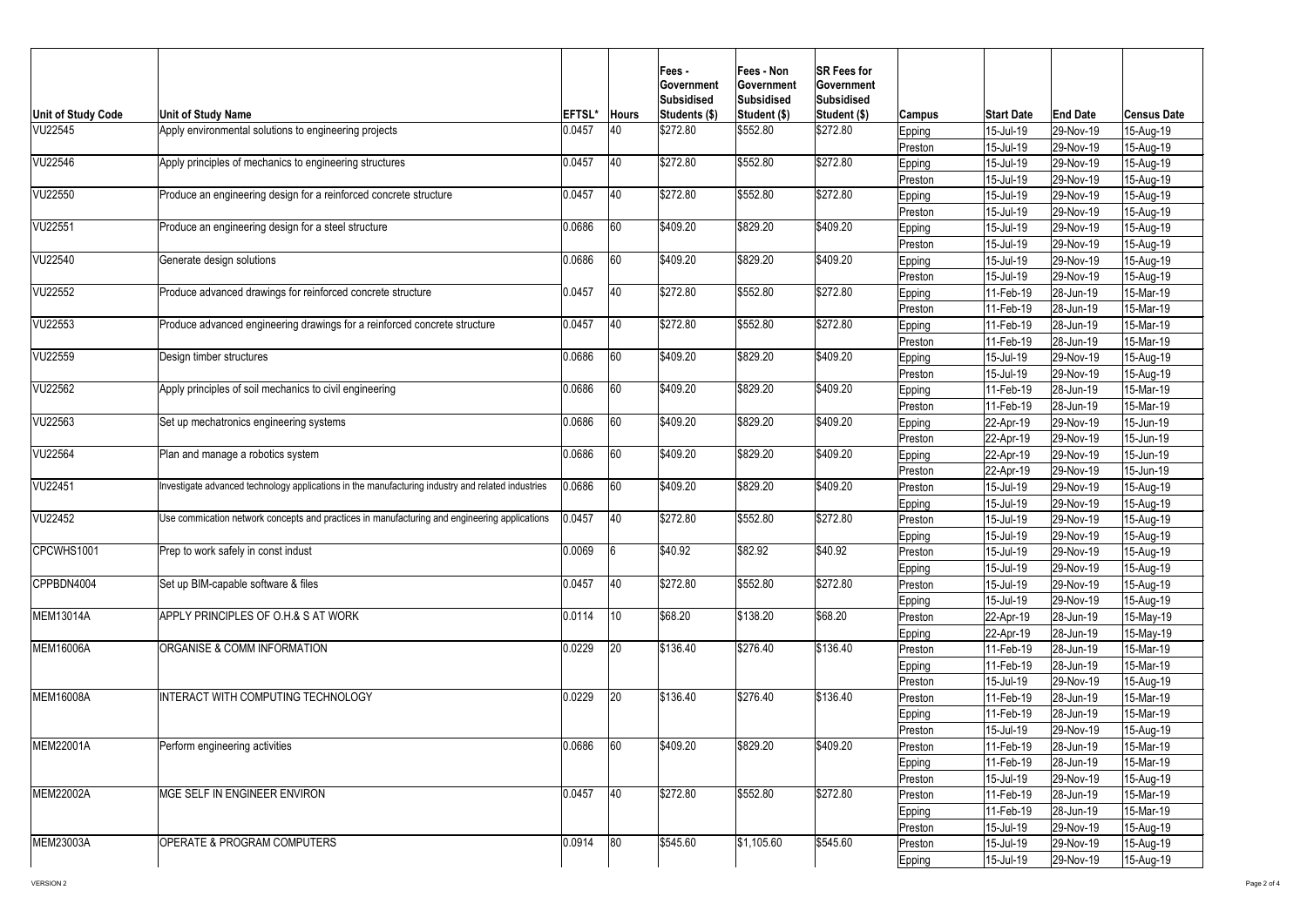

| Unit of Study Code<br><b>MEM23004A</b> | <b>Unit of Study Name</b><br><b>APPLY TECHNICAL MATHEMATICS</b> | <b>EFTSL*</b><br>0.0914 | <b>Hours</b><br>$ 80\rangle$ | <b>Fees-</b><br>∣Government<br>Subsidised<br>Students (\$)<br>\$545.60 | <b>Fees - Non</b><br><b>Government</b><br><b>Subsidised</b><br>Student (\$)<br> \$1,105.60 | <b>SR Fees for</b><br><b>Government</b><br>Subsidised<br>Student (\$)<br>\$545.60 | <b>Campus</b><br>Preston<br><b>Epping</b> | <b>Start Date</b><br>11-Feb-19<br>11-Feb-19 | <b>End Date</b><br>29-Nov-19<br>29-Nov-19 | <b>Census Date</b><br>15-Apr-19<br>15-Apr-19 |
|----------------------------------------|-----------------------------------------------------------------|-------------------------|------------------------------|------------------------------------------------------------------------|--------------------------------------------------------------------------------------------|-----------------------------------------------------------------------------------|-------------------------------------------|---------------------------------------------|-------------------------------------------|----------------------------------------------|
| MEM23109A                              | APPLY ENGINEERING MECHANICS PRINC'S                             | 0.0686                  | 60                           | \$409.20                                                               | \$829.20                                                                                   | \$409.20                                                                          | Preston                                   | $15$ -Jul-19                                | $ 29-Nov-19 $                             | 15-Aug-19                                    |
|                                        |                                                                 |                         |                              |                                                                        |                                                                                            |                                                                                   | Epping                                    | $15 -$ Jul-19                               | 29-Nov-19                                 | 15-Aug-19                                    |
| MEM30007A                              | <b>ISELECT COMMON ENG MAT'S</b>                                 | 0.0457                  | 40                           | \$272.80                                                               | \$552.80                                                                                   | \$272.80                                                                          | Preston                                   | 11-Feb-19                                   | $ 28 - Jun - 19 $                         | 15-Mar-19                                    |
|                                        |                                                                 |                         |                              |                                                                        |                                                                                            |                                                                                   | <b>Epping</b>                             | 11-Feb-19                                   | $ 28 - Jun - 19 $                         | 15-Mar-19                                    |
|                                        |                                                                 |                         |                              |                                                                        |                                                                                            |                                                                                   | Preston_                                  | $15$ -Jul-19                                | 29-Nov-19                                 | 15-Aug-19                                    |
| MEM30012A                              | <b>APPLY MATH TECH IN A MANF/ENG ENVR</b>                       | 0.0457                  | 40                           | \$272.80                                                               | \$552.80                                                                                   | \$272.80                                                                          | Preston                                   | $11-Feb-19$                                 | 29-Nov-19                                 | 15-Apr-19                                    |
|                                        |                                                                 |                         |                              |                                                                        |                                                                                            |                                                                                   | Epping                                    | 11-Feb-19                                   | 29-Nov-19                                 | 15-Apr-19                                    |
| MEM30029A                              | Use wkshop equipment and processes                              | 0.0686                  | 60                           | \$409.20                                                               | \$829.20                                                                                   | \$409.20                                                                          | Preston                                   | $ 22 - Apr-19 $                             | $ 28 - Jun - 19 $                         | 15-May-19                                    |
|                                        |                                                                 |                         |                              |                                                                        |                                                                                            |                                                                                   | <b>Epping</b>                             | $ 22 - Apr-19 $                             | 28-Jun-19                                 | 15-May-19                                    |
| MEM30031A                              | <b>CAD - BASIC DRAWING ELEMENTS</b>                             | 0.0457                  | 40                           | \$272.80                                                               | \$552.80                                                                                   | \$272.80                                                                          | Preston                                   | 11-Feb-19                                   | $ 28 - Jun - 19 $                         | 15-Mar-19                                    |
|                                        |                                                                 |                         |                              |                                                                        |                                                                                            |                                                                                   | <b>Epping</b>                             | 11-Feb-19                                   | $ 28 - Jun - 19 $                         | 15-Mar-19                                    |
|                                        |                                                                 |                         |                              |                                                                        |                                                                                            |                                                                                   | Preston                                   | $ 15 -$ Jul-19                              | 29-Nov-19                                 | 15-Aug-19                                    |
| MSMENV272                              | Part in environ sust wk pract's                                 | 0.0343                  | 30                           | \$204.60                                                               | \$414.60                                                                                   | \$204.60                                                                          | Preston                                   | 11-Feb-19                                   | 28-Jun-19                                 | 15-Mar-19                                    |
|                                        |                                                                 |                         |                              |                                                                        |                                                                                            |                                                                                   | Epping                                    | 11-Feb-19                                   | $ 28 - Jun - 19 $                         | 15-Mar-19                                    |
| VU21174                                | Program control systems                                         | 0.0686                  | 60                           | \$409.20                                                               | \$829.20                                                                                   | \$409.20                                                                          | Preston                                   | 15-Jul-19                                   | 29-Nov-19                                 | 15-Aug-19                                    |
|                                        |                                                                 |                         |                              |                                                                        |                                                                                            |                                                                                   | ∣Epping                                   | 15-Jul-19                                   | 29-Nov-19                                 | 15-Aug-19                                    |
| VU21232                                | PROG/OP/SELECT ROBOTICS SYSTEM                                  | 0.0686                  | 60                           | \$409.20                                                               | \$829.20                                                                                   | \$409.20                                                                          | Preston                                   | 15-Jul-19                                   | 29-Nov-19                                 | 15-Aug-19                                    |
|                                        |                                                                 |                         |                              |                                                                        |                                                                                            |                                                                                   | Epping                                    | 15-Jul-19                                   | 29-Nov-19                                 | 15-Aug-19                                    |
| VU22330                                | Sel/interpr draws-3D sketch/draw's                              | 0.0229                  | 20                           | \$136.40                                                               | \$276.40                                                                                   | \$136.40                                                                          | Preston                                   | 11-Feb-19                                   | $ 28 - Jun - 19 $                         | 15-Mar-19                                    |
|                                        |                                                                 |                         |                              |                                                                        |                                                                                            |                                                                                   | Epping                                    | 11-Feb-19                                   | $ 28 - Jun - 19 $                         | 15-Mar-19                                    |
|                                        |                                                                 |                         |                              |                                                                        |                                                                                            |                                                                                   | Preston                                   | 15-Jul-19                                   | $ 29-Nov-19 $                             | 15-Aug-19                                    |
| VU22451                                | Invest adv tech app's manuf indust                              | 0.0686                  | 60                           | \$409.20                                                               | \$829.20                                                                                   | \$409.20                                                                          | Preston                                   | $15$ -Jul-19                                | 29-Nov-19                                 | 15-Aug-19                                    |
|                                        |                                                                 |                         |                              |                                                                        |                                                                                            |                                                                                   | Epping                                    | 15-Jul-19                                   | $ 29-Nov-19 $                             | 15-Aug-19                                    |
| VU22452                                | Use comm netwk concepts eng appl's                              | 0.0457                  | 40                           | \$272.80                                                               | \$552.80                                                                                   | \$272.80                                                                          | Preston                                   | $15 -$ Jul-19                               | 29-Nov-19                                 | 15-Aug-19                                    |
|                                        |                                                                 |                         |                              |                                                                        |                                                                                            |                                                                                   | Epping                                    | $15 -$ Jul-19                               | 29-Nov-19                                 | 15-Aug-19                                    |
| VU22485                                | App construct princips to civil eng                             | 0.0686                  | 60                           | \$409.20                                                               | \$829.20                                                                                   | \$409.20                                                                          | Preston                                   | $15$ -Jul-19                                | $ 29-Nov-19 $                             | 15-Aug-19                                    |
|                                        |                                                                 |                         |                              |                                                                        |                                                                                            |                                                                                   | Epping                                    | $15 -$ Jul-19                               | 29-Nov-19                                 | 15-Aug-19                                    |
| VU22486                                | App princip of mat's test civil eng                             | 0.0686                  | 60                           | \$409.20                                                               | \$829.20                                                                                   | \$409.20                                                                          | Preston                                   | $ 23 - Apr-19 $                             | $ 28 - Jun - 19 $                         | 15-May-19                                    |
|                                        |                                                                 |                         |                              |                                                                        |                                                                                            |                                                                                   | Epping                                    | $ 23 - Apr-19 $                             | $ 28 - Jun - 19 $                         | 15-May-19                                    |
| <b>VU22487</b>                         | App surveying for civil eng proj's                              | 0.0457                  | 40                           | \$272.80                                                               | \$552.80                                                                                   | \$272.80                                                                          | Preston                                   | $ 23 - Apr-19 $                             | 29-Nov-19                                 | $15$ -Jun-19                                 |
|                                        |                                                                 |                         |                              |                                                                        |                                                                                            |                                                                                   | <b>Epping</b>                             | 23-Apr-19                                   | 29-Nov-19                                 | $15$ -Jun-19                                 |
| <b>VU22488</b>                         | Perf measu/layout tasks const site                              | 0.0457                  | 40                           | \$272.80                                                               | \$552.80                                                                                   | \$272.80                                                                          | Preston                                   | $ 23 - Apr-19 $                             | 29-Nov-19                                 | 15-Jun-19                                    |
|                                        |                                                                 |                         |                              |                                                                        |                                                                                            |                                                                                   | <b>Epping</b>                             | $ 23 - Apr - 19 $                           | 29-Nov-19                                 | 15-Jun-19                                    |
| VU22489                                | Produce reinforced concrete draw's                              | 0.0457                  | 40                           | \$272.80                                                               | \$552.80                                                                                   | \$272.80                                                                          | Preston                                   | 15-Jul-19                                   | 29-Nov-19                                 | 15-Aug-19                                    |
|                                        |                                                                 |                         |                              |                                                                        |                                                                                            |                                                                                   | Epping                                    | 15-Jul-19                                   | 29-Nov-19                                 | 15-Aug-19                                    |
| VU22490                                | Produce structural steel drawings                               | 0.0457                  | 40                           | \$272.80                                                               | \$552.80                                                                                   | \$272.80                                                                          | Preston                                   | $15$ -Jul-19                                | 29-Nov-19                                 | 15-Aug-19                                    |
|                                        |                                                                 |                         |                              |                                                                        |                                                                                            |                                                                                   | Epping                                    | 15-Jul-19                                   | $ 29-Nov-19 $                             | 15-Aug-19                                    |
| VU22493                                | Prod draw's urban road construct                                | 0.0457                  | 40                           | \$272.80                                                               | \$552.80                                                                                   | \$272.80                                                                          | Preston                                   | 15-Jul-19                                   | 29-Nov-19                                 | 15-Aug-19                                    |
|                                        |                                                                 |                         |                              |                                                                        |                                                                                            |                                                                                   | Epping                                    | 15-Jul-19                                   | 29-Nov-19                                 | 15-Aug-19                                    |
| VU22497                                | Annot/crete assemblies solid models                             | 0.0914                  | 80                           | \$545.60                                                               | \$1,105.60                                                                                 | \$545.60                                                                          | Preston                                   | $ 23 - Apr-19 $                             | 29-Nov-19                                 | 15-Jun-19                                    |
|                                        |                                                                 |                         |                              |                                                                        |                                                                                            |                                                                                   | Epping                                    | $ 23 - Apr-19 $                             | 29-Nov-19                                 | 15-Jun-19                                    |
| VU22554                                | App survey computations eng projs                               | 0.0457                  | 40                           | \$272.80                                                               | \$552.80                                                                                   | \$272.80                                                                          | Preston                                   | $ 23 - Apr-19 $                             | $ 29-Nov-19 $                             | 15-Jun-19                                    |
|                                        |                                                                 |                         |                              |                                                                        |                                                                                            |                                                                                   | <b>Epping</b>                             | $ 23 - Apr - 19 $                           | 29-Nov-19                                 | 15-Jun-19                                    |
| <b>VU22567</b>                         | Use extended features of computer a                             | 0.0457                  | 40                           | \$272.80                                                               | \$552.80                                                                                   | \$272.80                                                                          | Preston                                   | $ 23 - Apr - 19 $                           | $ 29-Nov-19 $                             | 15-Jun-19                                    |